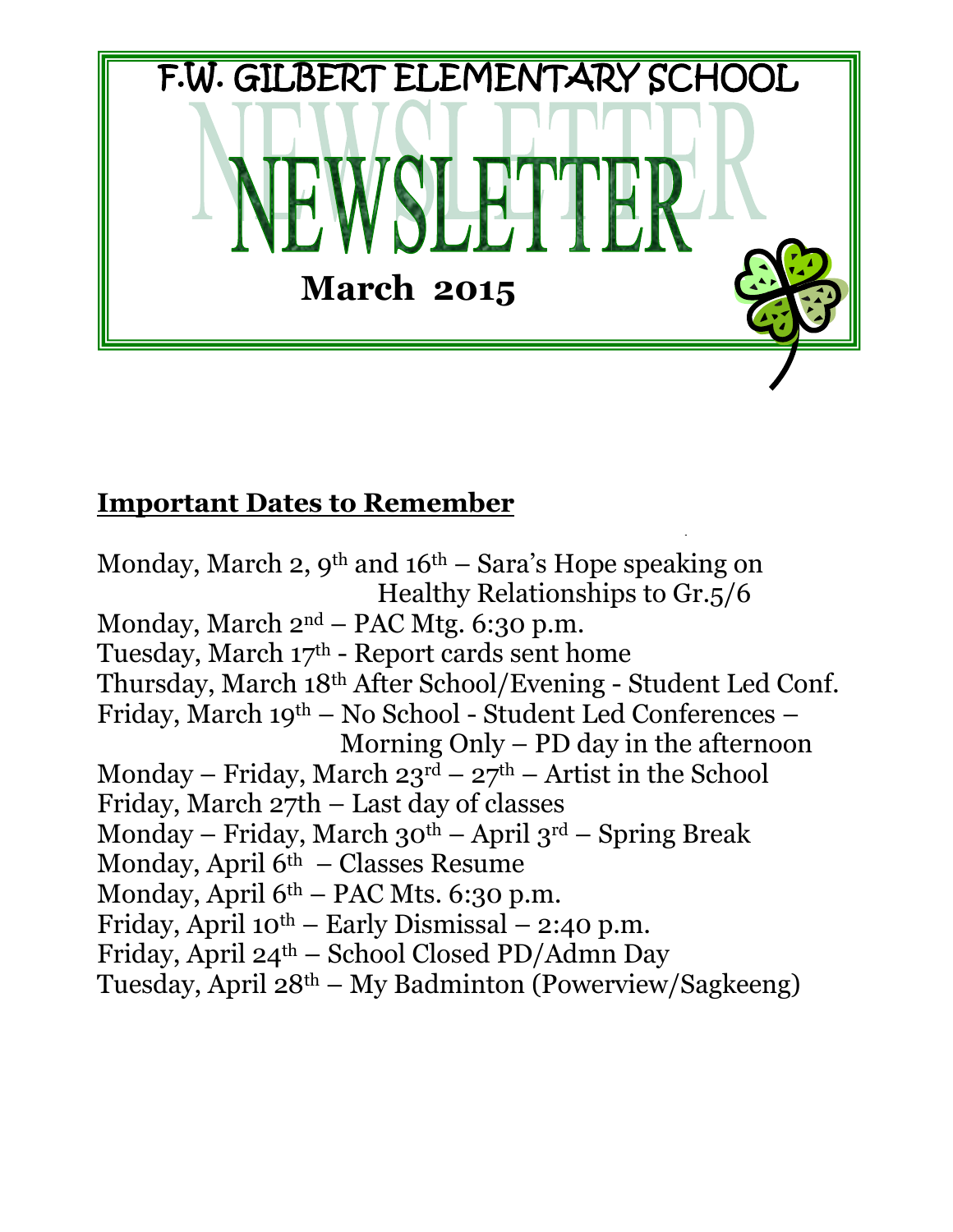

Rocks & Rings came to our school on Wednesday, February 18th. The kids loved the interaction with the instructor and learned more about the game. A big thank you to Mrs. Muntain for organizing this special event!



# *Garden Club*

Garden club will be starting up again after Spring Break. Students from gr. 1 to gr. 6 are most welcome. We have many activities planned to create a wonderful garden for the school and community. Times and dates TBA.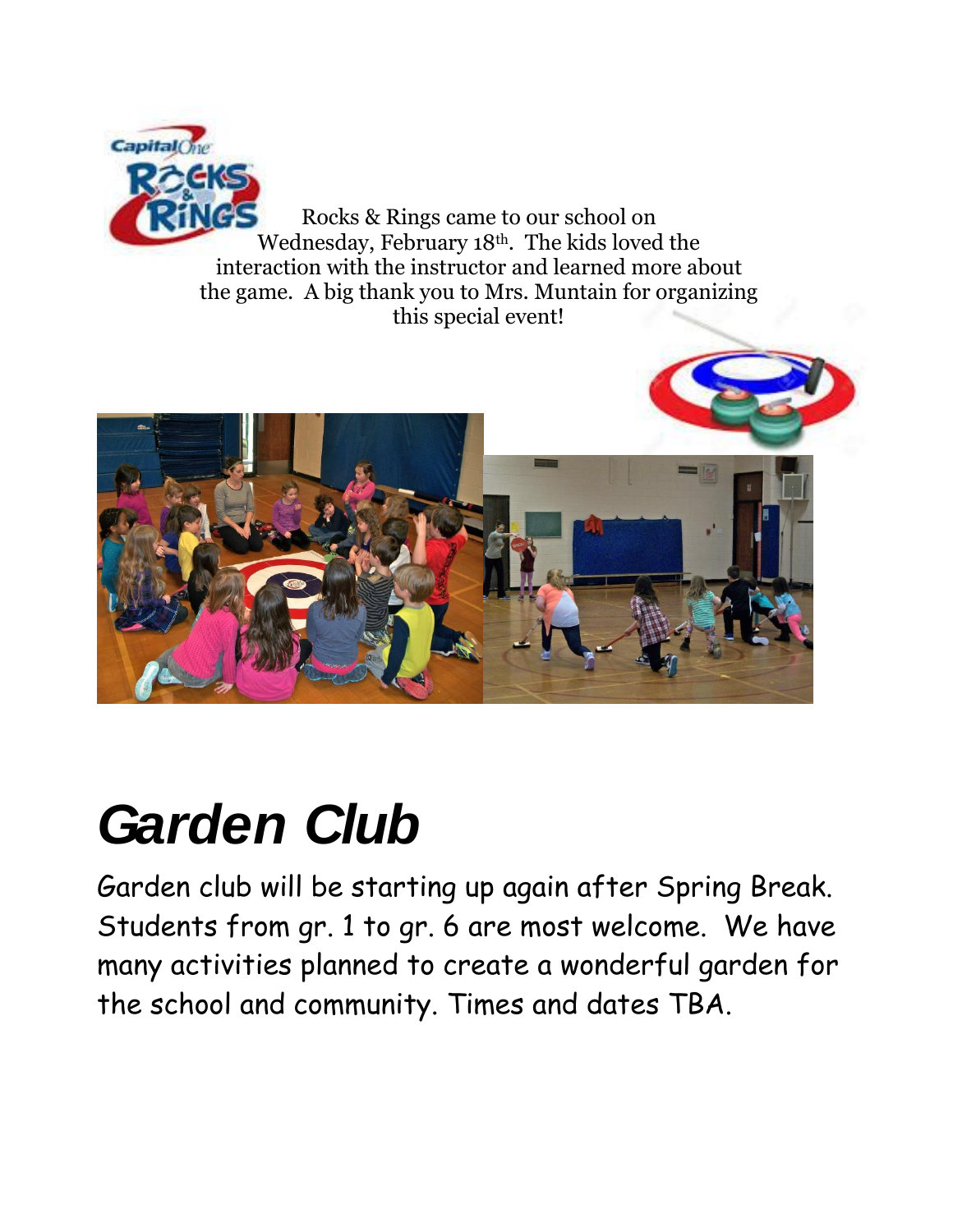

#### **PINK SHIRT DAY**

#### **February 25th – Pink Shirt Day. Many students wore pink and joined millions of people around the world to MAKE SOME NOISE AGAINST BULLYING! Featured below are the winners of the T-Shirt draw!**



## **Fundraising**

The Grade 5 & 6 students will be selling potted plants again this year with an aditional option for a hanging basket. The fundraiser is to help raise funds for their field trips such as skiing in Falcon Lake and a spring overnight trip to Camp Arnes. The order forms will be sent home prior to Spring Vacation and are due back April 10<sup>th</sup>. 2 pots **for \$40 – 1 pot for \$22. Hanging basket, full sun only - \$27. Delivery of flowers will be early June.** 

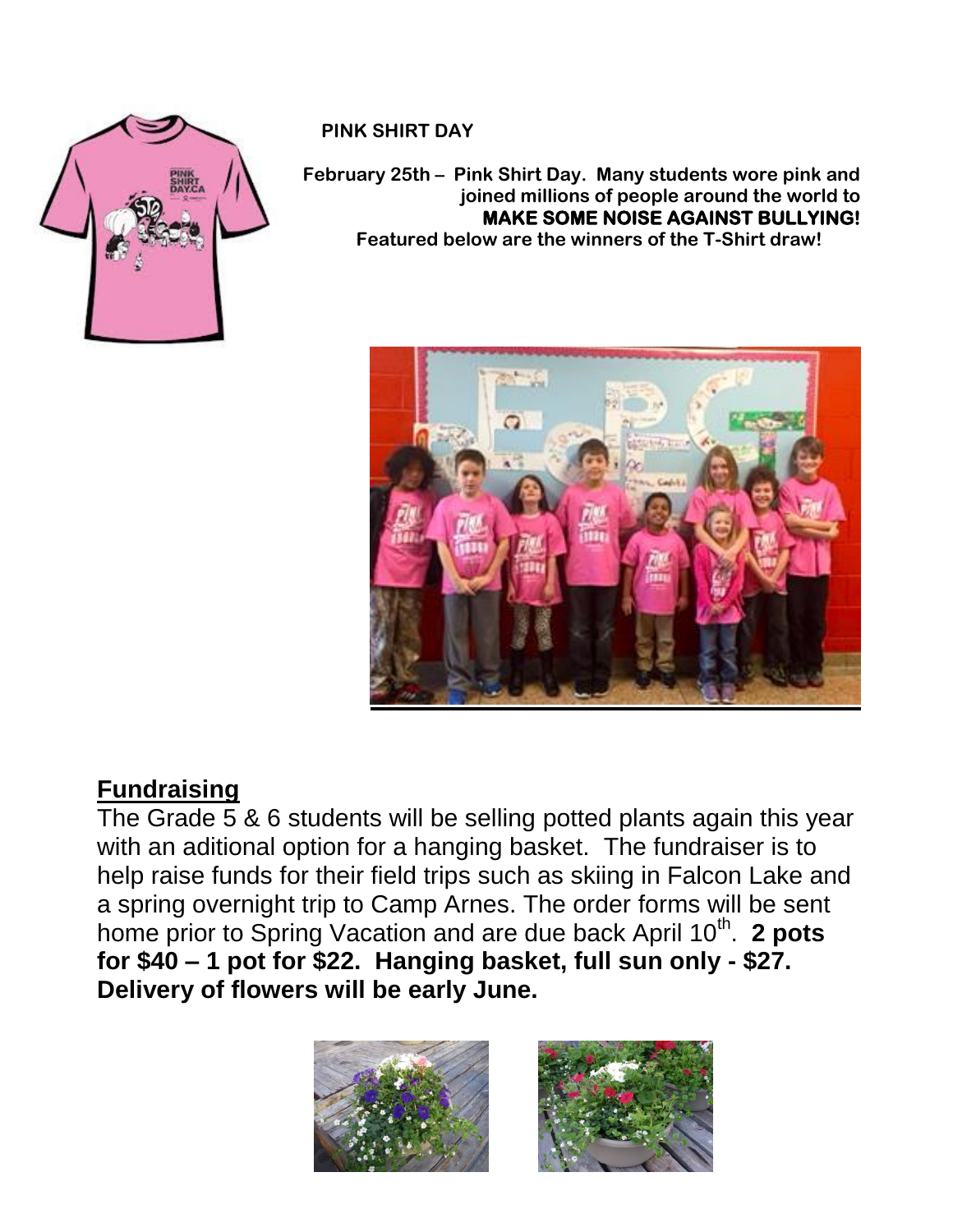

We will be holding another movie night **March 6, 2015**. Doors will open at 6:10 p.m. and the movie will start at 6:30 p.m. sharp. There will be popcorn and refreshments available but the movie is free. We will be featuring **Honey I Shrunk the Kids & Rio**.

 **Please advise the office (204-753-2559)with ANY address, telephone or email changes!**



#### **Recognition Awards - February 2015**

Evelyn Westdal, for independence in settling into morning routines. Johannes Linklater, for good sportsmanship in gym class. Troy Bissonnette, for overall improvement in behavior and work habits. Celeste Fontaine, for having the sweetest and kindest demeanor ever. Madison Orvis, for being the top speller in grade 4. Dustin Petersen, for being the most conscientious student. Jett Ottenson, for strong effort and achievement in Science this term. Nolan Tinant, for his strong efforts, focus and achievement in Math this month. Lochlan Stefanishyn, for his strong work habits in and out of class.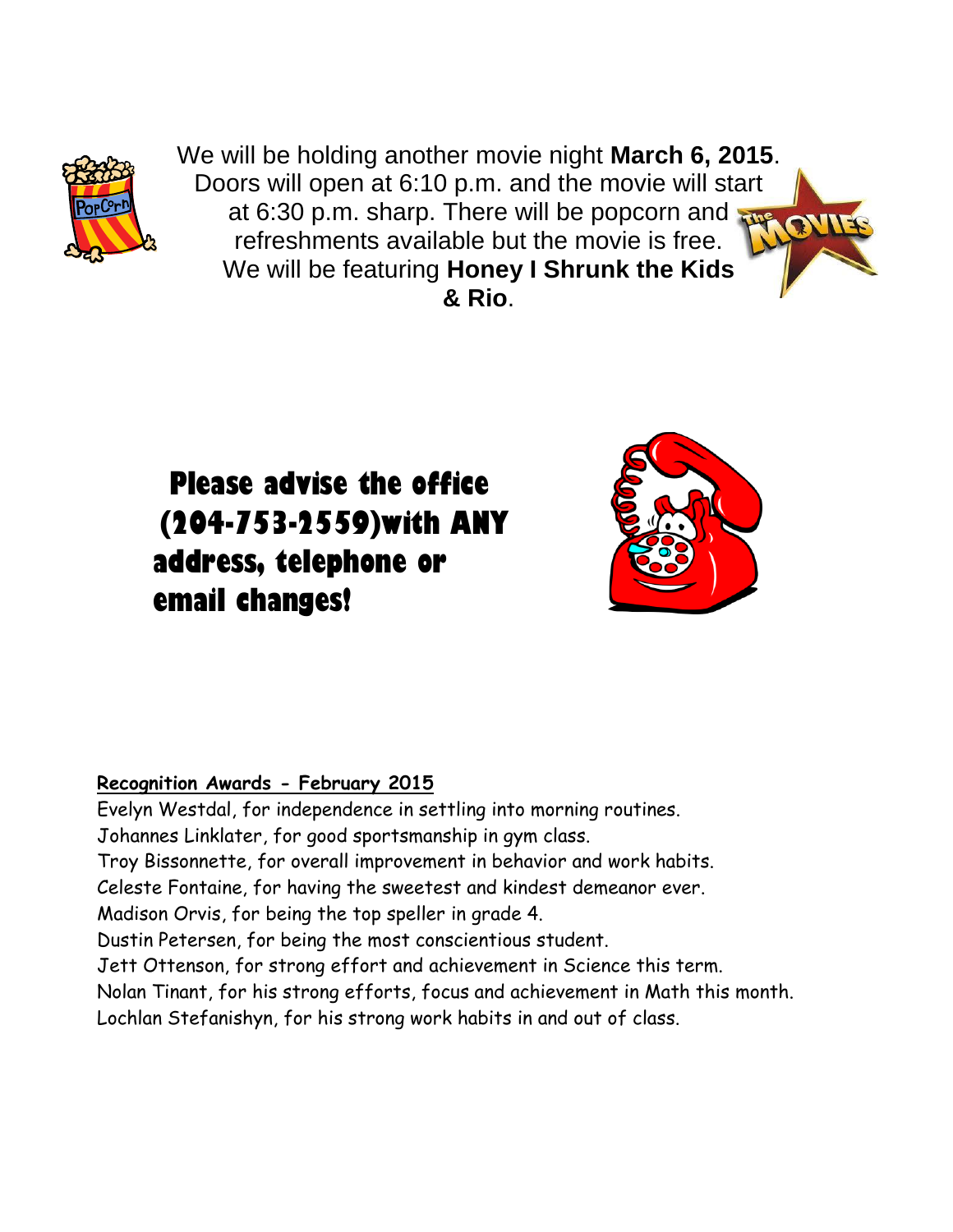



## **LUNCH HOUR**

### **Students are welcome to remain at school during the lunch period, throughout the school year. This is a privilege that will be granted and/or revoked at the discretion of the Principal.**

Those students who do stay are responsible for bringing their own lunch. *(We do NOT microwave any lunches)*.

Lunch procedures have been established as follows:

- o students will eat lunch in the Multi Purpose Room
- o students will talk quietly, be respectful, use manners during the lunch period
- o each student is responsible for cleaning up after him/herself
- o students will be dismissed to the playground at 1:20 p.m.

Students who misbehave during lunch period will have their lunch privileges withdrawn.

The procedure will be as follows:

1st Incident- Student will be warned.

- 2nd Incident Parents will be contacted by homeroom teacher. Parents will be asked to speak to their child about their behaviour.
- 3<sup>rd</sup> Incident Student will not be able to have lunch at school for a period of time to be determined by the principal.

(Depending on the severity of the occurrence, consequences for the  $3<sup>rd</sup>$ incident may be implemented immediately).

#### *Staying for lunch is a privilege. Please speak to your child about their expected behaviour.*